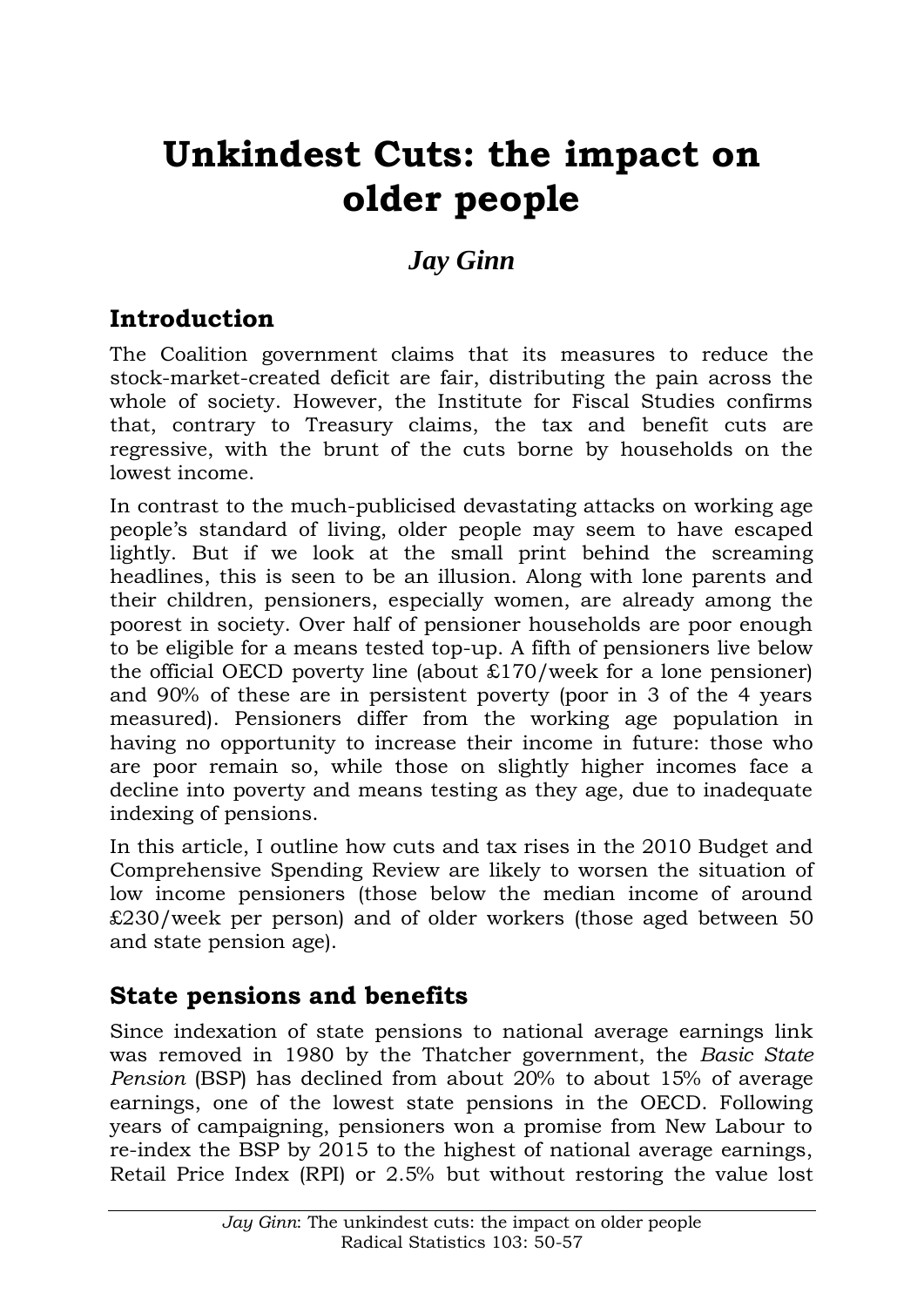over three decades. In the Coalition's 2010 Budget, it was announced that indexation of BSP will switch in 2012 from RPI to the Consumer Price Index (CPI) which is between 1 and 2% lower, and that the State Earnings Related Pension Scheme (SERPS) and State Second Pension (S2P) will be indexed in payment to CPI instead of RPI from April 2011. There is no evidence that CPI is a more appropriate index than RPI for pensioners. Even RPI may be too low to match price inflation experienced by pensioners. For example, escalation of council tax and utility bills caused pensioners" cost of living for the year Sept 2005-6 to rise by nearly 9%, far above RPI, due to pensioners' different mix of spending on services, utilities, food and council tax (Bootle and Loynes 2006). The shift to the CPI index will exacerbate the trend for pensioners to sink into poverty as they age.

*Pension Credit* (PC) the means tested top-up for the poorest pensioners, will be reduced by freezing the Savings Credit element for 4 years from 2011. This will curb the rising proportion of pensioners eligible for PC but will also increase the proportion who experience a £ for £ loss of benefits, penalising them for having small additional pension savings. About 1.7 million pensioner households will lose an average of £3.20/week.

#### **Council services and benefits**

Councils are facing reduced central grant averaging 7% a year over the next four years and warn that essential services for the old and vulnerable will be at risk. The extra £2bn promised for social care over 4-5 years is not sufficient to meet needs and nor is it ring-fenced for social care. The consequent cuts in local services - meals on wheels, sheltered housing, domiciliary services and long term care in residential and nursing homes - will affect pensioners disproportionately. Services have already been drastically cut or means tested over the past decade, with rising charges to service users. Now eight out of ten councils are preparing to provide domiciliary services only to the severely disabled. Disability (limited activities of daily living) affects 40% of individuals at age 60 and 75% of those aged over 80, while severe disability affects 20% at 60 and 50% over age 80 (Banks et al, 2010: 260-1), cash-strapped councils are likely to increase charges to users, many of them unable to pay. In sheltered housing schemes, wardens are being removed, depriving frail older people of support in case of health emergencies. Councils are closing and selling off their few remaining residential care homes to private providers and with pressures to minimise costs, the quality of care is at risk. Abuse and neglect of vulnerable residents are already too common; this can only worsen as resources for staff pay and training are squeezed.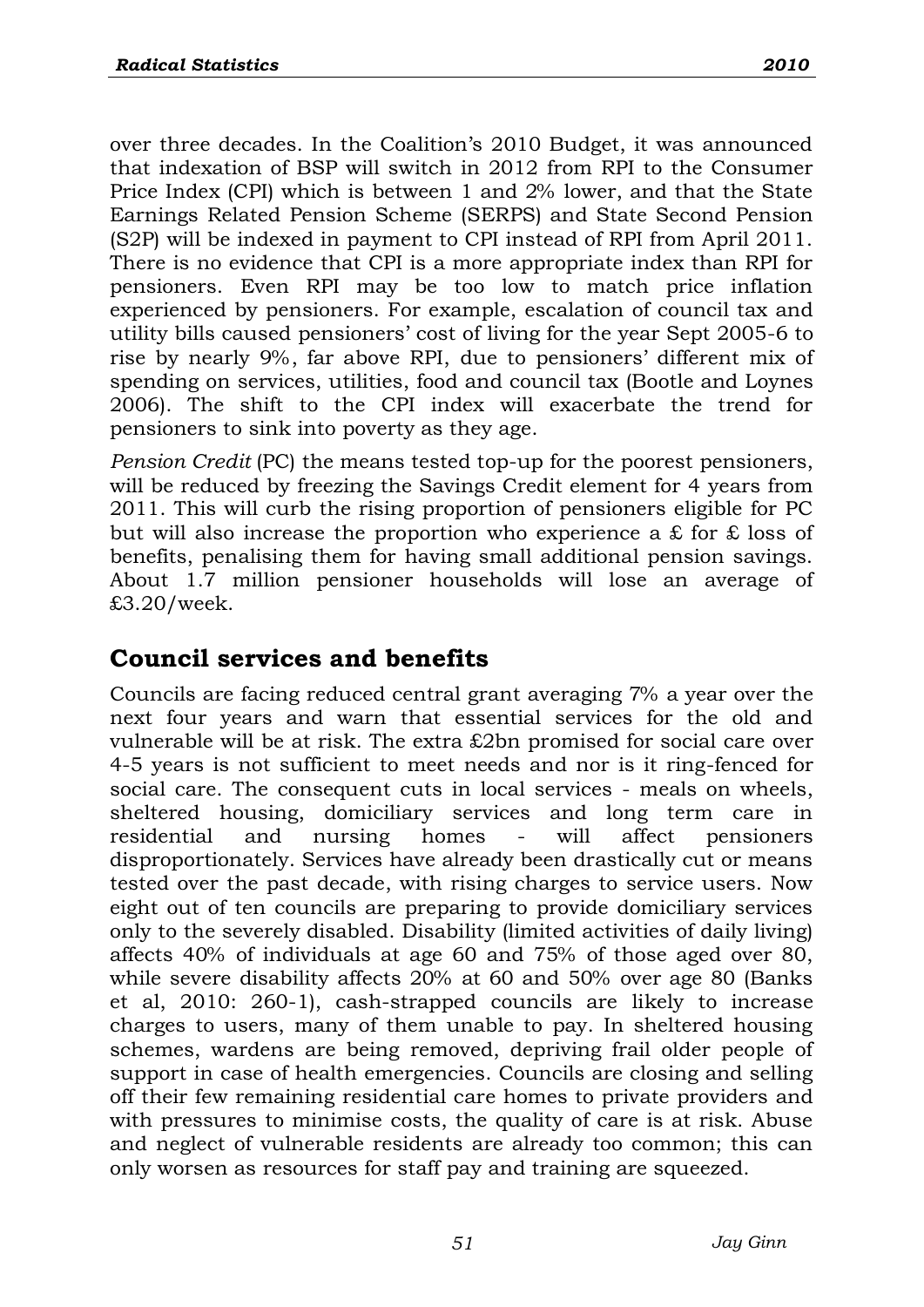*Housing Benefit* (HB) payments are set to be capped for private tenants at 30% instead of 50% of average local rents in 2011, while similar capping is expected to follow in social housing. For the one third of pensioners aged over 65 are tenants, cuts in HB could drive them out of their area, breaking up the social support networks on which they depend and risking their social exclusion. Some 5% of pensioners live in private rented accommodation, a quarter in social housing. Because HB will in future be indexed to CPI, the gap between HB and the rent demanded is likely to widen. The NHS faces creeping privatisation, as planned marketised commissioning will encourage private healthcare providers to bid for contracts. They are most likely to target health services on those most profitable to treat, rather than older people with their typically chronic conditions. Longstanding limiting illness affects 30% of those aged 60, rising to 50% over age 80 (Banks et al. 2010: 260-1).

#### **Private pensions and savings**

Private pensions (occupational or personal) which New Labour hoped would compensate for the declining value of state pensions, have not filled the gap. They were received by 71% of men and only 43% of women aged over 65 (Arber and Ginn 2004: 11). This leaves a large proportion of pensioners relying entirely on state pensions and benefits. Even among those receiving a private pension, the amounts varied widely with class and gender, ranging in 2001 from £172/week for men who had worked in professional/managerial occupations to only £28/week for women in routine and manual occupations (ibid). Thus private pensions transmit labour market inequalities into later life, penalising women for their earlier domestic and caring roles that reduced their capacity to save in a private pension. As state pensions



provide a declining share of pensioner income, their redistributive effect is eroded, allowing income inequality to rise. The scale of private pension inequality is shown in Figure

1.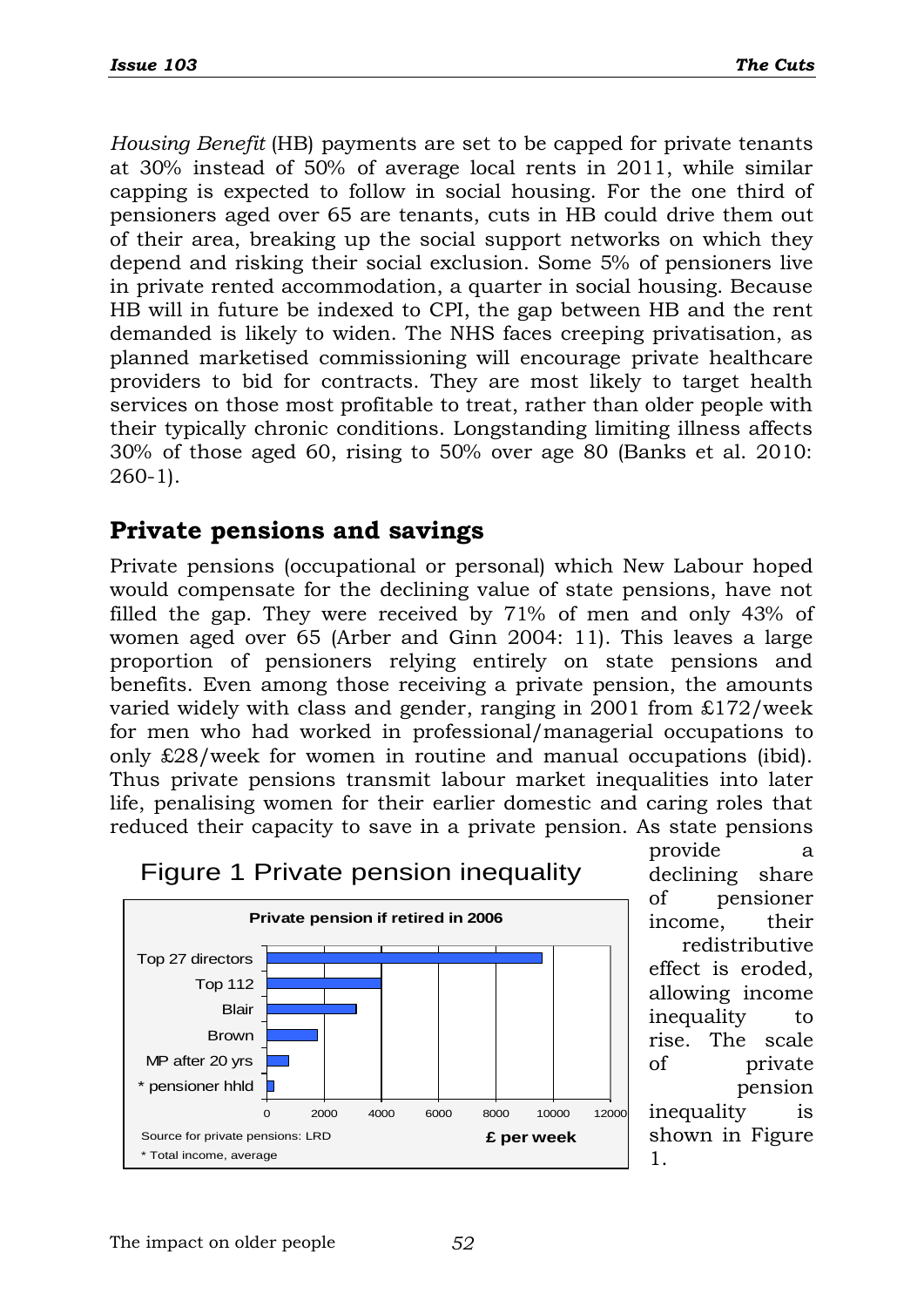Regulatory change in recent years will allow many occupational pension schemes to reduce their indexing formula to one which fails to keep pace with inflation. Unless scheme rules specify use of RPI, CPI will be used in future. Moreover, the Coalition is considering legislating to over-ride scheme rules that specify RPI, enabling them too to reduce benefits payable. Thus pensioners will see both state and private pensions falling behind rises in their cost of living.

Most pensioners have modest savings for emergencies. But with interest rates far below RPI (0.5% vs 4.2%) these savings, far from providing a little extra income, are declining in value each year.

#### **Pensioner spending on essentials**

Half of pensioners live on less than £228/week (Banks et al. 2010: 80) and a fifth on less than the poverty level (60% of median population income, about £170/week). For these pensioners on low or modest incomes, the bulk of spending is on essentials such as council tax, heating costs, electricity and food. Other unavoidable costs include rent if a tenant, home repair/maintenance if an owner occupier and, more rarely, a mortgage as well as extra services if disabled. Pensioners spent an average 30% of their income on food, domestic fuel and clothing in the period 2004-8 but those in the lowest quintile of income spent nearly half their income on these basics (Banks et al. 2010: 101). Domestic fuel costs, rising in the decade from 1997-2007 by 20% above inflation, absorbed an increasing share of pensioners" income. From 2004-8, domestic fuel prices rose nearly 60% above inflation (RPI) while food prices rose by 7% above inflation (Banks et al. 2010: 95). Private tenants and low income home-owners tend to live in less energy-efficient housing (Palmer et al. 2006: 90) so face particularly steep rises in fuel costs for the foreseeable future. Because pensioners are more likely than employees to spend their time in their homes and are generally less mobile than younger people, it is difficult to economise on heating costs: over 3.5 million older people in the UK are estimated to live in fuel poverty (spending over 10% of their income on fuel). Despite this, Winter Fuel Payment (WFP) may be cut by £600m in 2011, reducing the annual payment to a pensioner household from £300 to £200 and (for over 80s) from £400 to £250. If these cuts are made, they will more than offset any gain from indexing BSP to average earnings. Some argue that WFP should be consolidated in a much higher BSP, where the increase would be clawed back in tax from the better off. Cold Weather Payments will be maintained at  $£25/wk$ , but these are only paid when the temperature is below freezing for seven consecutive days and payments are subject to means testing. When pensioners have to cut back on fuel and food, they risk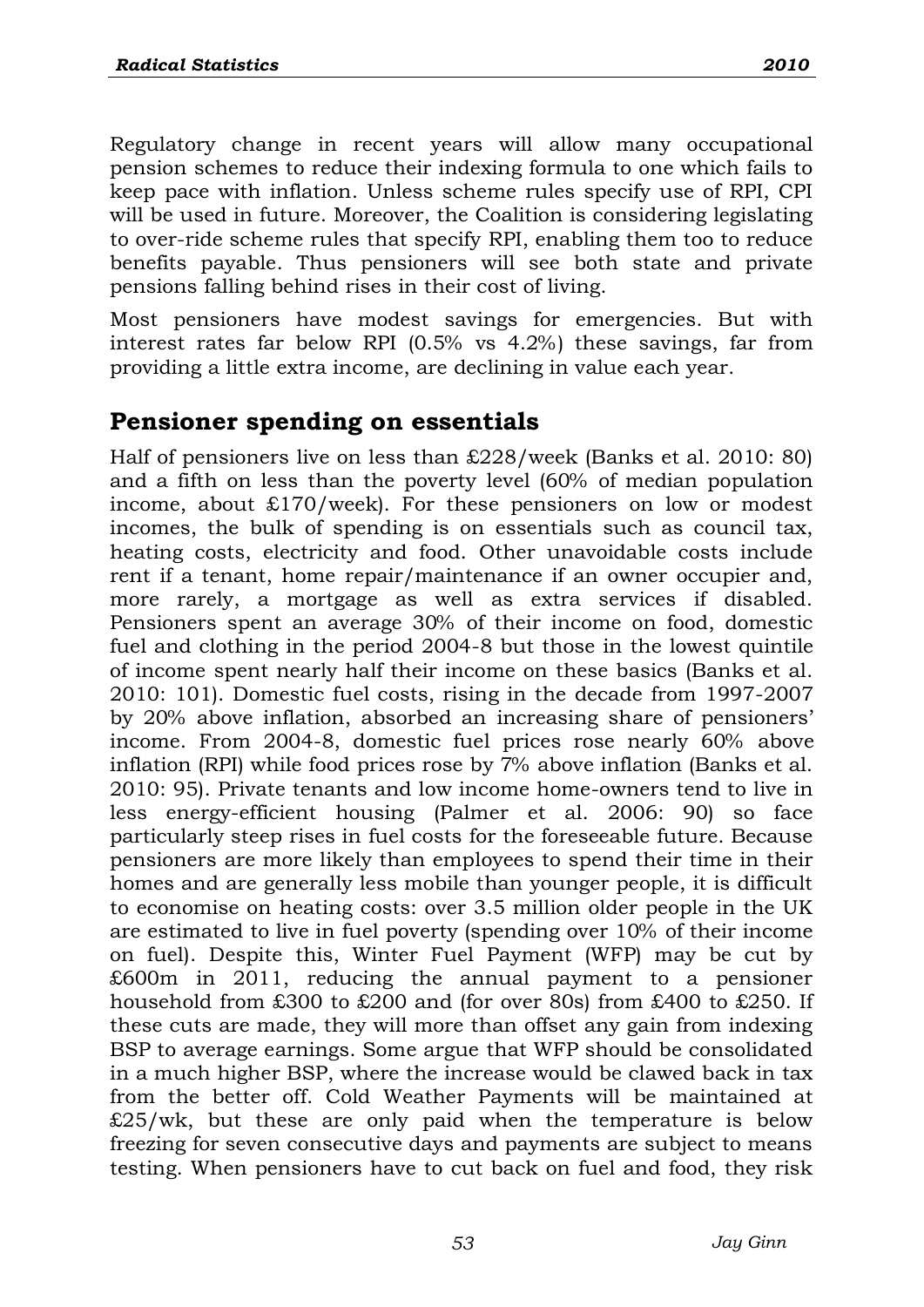their health due to cold and malnutrition; over 36,000 pensioners died from cold-related illnesses last winter.

The VAT rise to 20% (although not applied to food and fuel) still increases unavoidable costs for older people, for example in privatelypaid domiciliary care, home repair and maintenance services.

The national bus pass is to be retained, but with grants to councils not ring-fenced for the pass, there are threats of means testing in future or restricting the pass to older pensioners. The local bus subsidy is to be reduced by 20% and any cuts to the bus network, especially in rural areas, will immobilise many pensioners. Among women over age 75, 60% have no access to a car, and among those over 80, 75% have no access (Arber and Ginn 2004).

#### **Future pensioners, aged 50+**

A gradual rise in the State Pension Age (SPA) from 60 to 65 for women between 2010 and 2020 is already legislated, but this is now accelerated to 65 for women in 2018 and 66 for both men and women in 2020. The age of eligibility for the national bus pass will rise in line with SPA. By 2015, the changes are estimated to affect 5.1 million individuals of working age, saving £5bn. Bringing forward the raising of SPA denies older workers time to plan their retirement properly, so than many could be left reliant on means tested benefits. The change is particularly steep for some women; those born after 6th April 1953 will receive their state pensions at 65 but those born after April 1954 will have to wait until they are 66. Further changes are likely, with talk of raising SPAto 70 by 2048 (instead of 68, as now). Lengthening "working life" may seem justified by increasing average longevity. But it is doubtful whether jobs will be available for all older workers. Raising SPA will hit the low paid hardest since on average they have poorer health, worse job security, shorter life expectancy and are less likely to have any private pension or redundancy pay to tide them over until SPA. The Train to Gain scheme for older workers is to be scrapped, increasing their risk of long term unemployment.

Restrictions in eligibility for *Incapacity Benefit* (IB) will affect older workers in poor physical or mental health. The Coalition wants these individuals to work. But the expected rise in unemployment, if public sector job cuts cause additional job losses in the private sector, will disproportionately affect older workers in poor health, due to age discrimination. Many will be forced from IB either onto the meanstested Employment and Support Allowance or onto Jobseeker"s Allowance.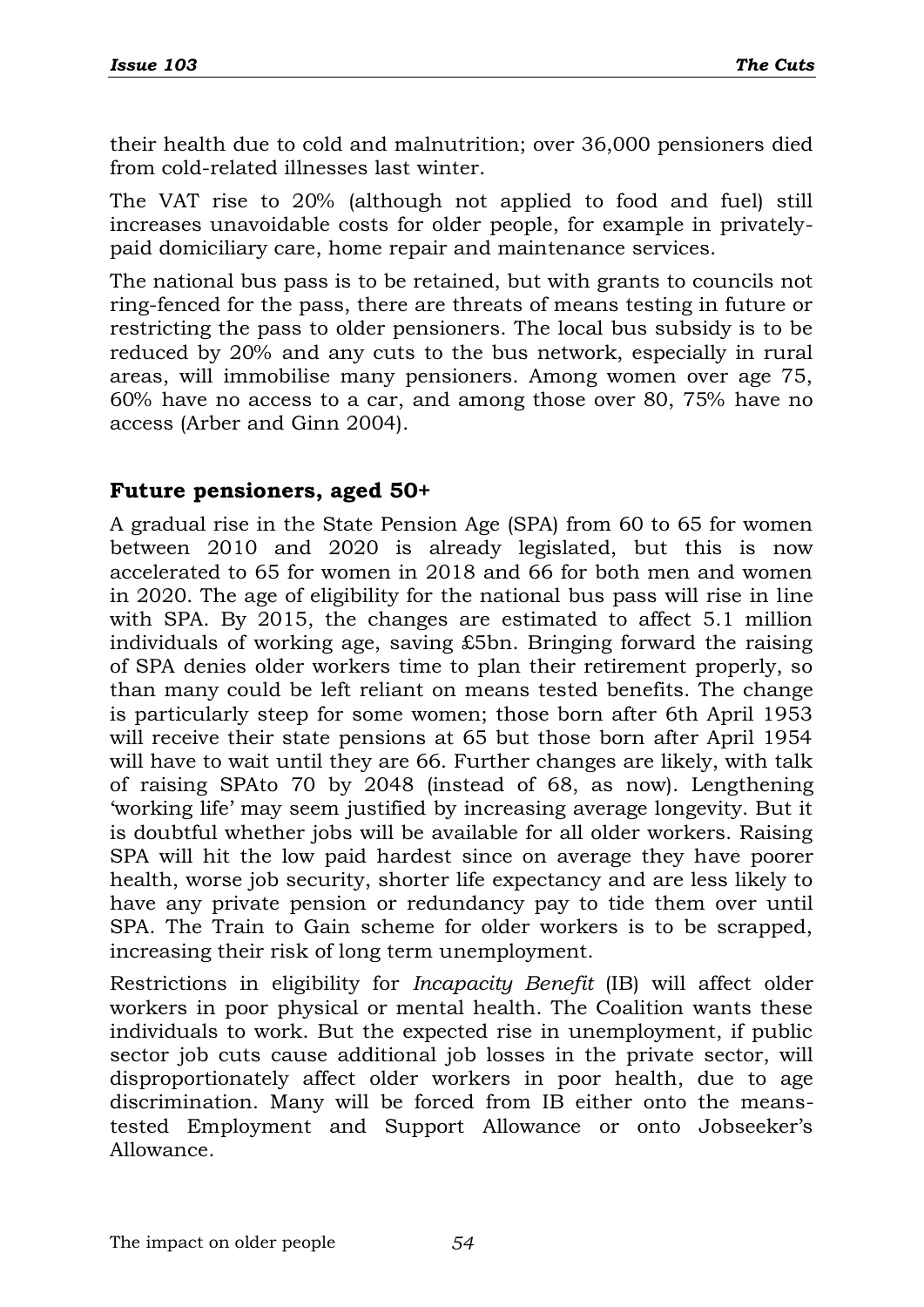Plans to withdraw *Child Benefit* from mothers whose husbands are higher rate taxpayers will mean they lose not only the immediate income but also automatic childcare credits in the BSP and S2P, placing them at increased risk of poverty in retirement. With half of marriages ending in divorce, it is a woman's own earnings and pensions that matter, not how much her husband earns.

This loss of pension entitlements for mothers may be avoided, given the recent announcement of a *Citizens Pension* (CP) combining the BSP and SERPS/S2P at £140/week for each person reaching SPA from 2015. The plan has been widely welcomed, as it would simplify the pension system, boost older women's income and largely abolish means testing of pensioners. The Pensions Commission and the Pensions Policy Institute both favoured a CP, aware of the success of the Dutch and New Zealand residence-based CPs. But £140/week is a lower amount than these and little more than most men pensioners already receive from BSP and SERPS/S2P. The Coalition is no doubt anxious to ensure the success of the auto-enrolled National Employee Savings Trust (NEST) personal pensions, due to be introduced in 2012. At present, contributing to NEST would not be worthwhile for many low paid workers (mainly women) due to the likelihood of means testing in retirement. Without an adequate state pension as foundation, they would risk gaining little or nothing from their contributions – the pensions poverty trap. The pensions industry has lobbied for a better state pension to avoid this deterrent to saving. It is estimated that NEST will enrol 7 million members making annual contributions of £8-9bn and generating total funds of between £100- 150bn. It is no surprise that the private pensions and finance industry wants the scheme to succeed, given that their fees for administration, investment management and share dealing will extract up to 30% of workers' funds.

The new CP will not apply to existing pensioners when introduced in 2015. While the change will make little difference to most men, it will create a "pensions apartheid" between cohorts of women, those reaching SPA after April 2015 receiving a far higher state pension than women who are already pensioners, almost double the amount. However, it is not clear what the value of the pension will be at the time it is introduced; £140/week is just enough to lift a pensioner out of means testing so that she will lose council tax benefit and HB and could be worse off. Since SERPS/S2P entitlements will be included in the CP, those individuals retiring with entitlements to a private pension contracted out of SERPS/S2P are likely to have their private pension reduced by the contracted-out amount.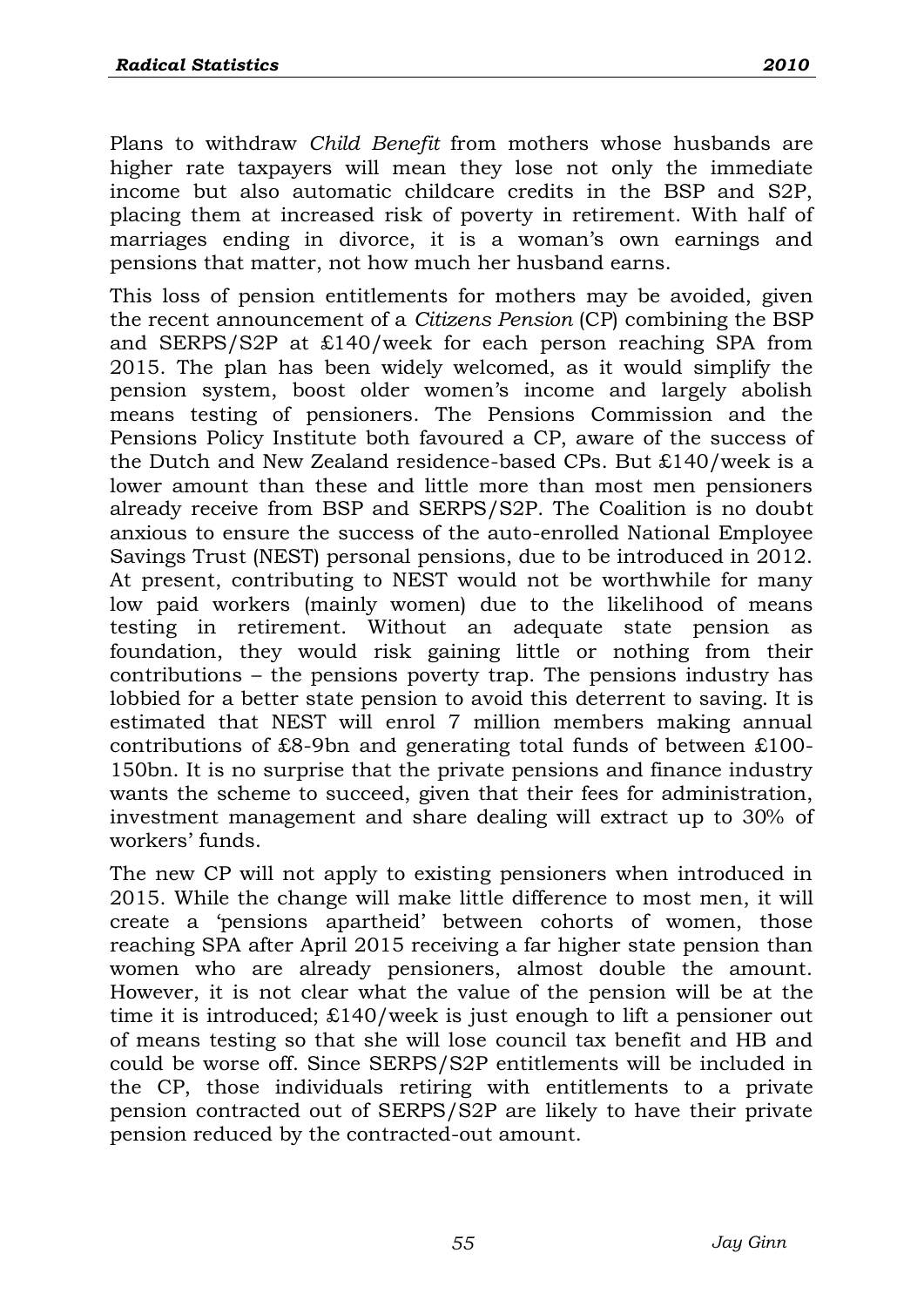Occupational pensions are in terminal decline, with threats to reduce the value of public sector pensions and most private sector schemes closed or scaled back. As noted above, occupational pension schemes will move to uprating by CPI instead of RPI, according to Coalition plans. This is arguably a retrospective cut to a contractual entitlement and will be vigorously resisted by the trade unions involved. Tax relief on private pension contributions has become increasingly regressive and costly to the Exchequer. Although tax relief has been reduced somewhat for the higher paid, this does not go far enough and the bulk of the benefit continues to go to the top earners.

### **Conclusions**

The Coalition is clearly intent on rolling back what remains of the welfare state, on the pretext that cuts are essential to balance the books. The cuts announced this year amount to a transfer of wealth from poor to rich, in a society that has already become dangerously unequal (Wilkinson and Pickett 2009).

For current pensioners, rises in unavoidable costs will collide with low and declining incomes. The crisis this will create for older people"s welfare stems from past reductions in the value of state pensions and local services as well as the current plans announced in the Coalition's 2010 budget and CSR. Rising domestic fuel costs, loss of Housing Benefit and cuts in social care services will hit the most vulnerable pensioners hard, especially lone women. Pensioners need an adequate basic pension, at or above the official poverty level, and indexed at least to RPI or rises in national earnings, if they are to live in some comfort and dignity.

For future pensioners, plans for a Citizen's Pension are welcome, avoiding the disadvantages and expense of means testing for most, but any improvement will depend on how the change is implemented and, crucially, on the level and indexing of the CP. The decline in occupational pensions leaves most workers dependent on the lottery of the stock market and losing much of the value of their saving due to charges on their fund, if they want an additional pension.

There are alternatives to the Coalition's attack on the poorest. Housing Benefit – which ballooned from £11bn in 1999 to £20bn by 2009 does need reform. In the private sector, HB represents a huge transfer of public resources to landlords, who are making a killing through owning property they don't need to live in, at a time when housing demand far outstrips supply. But instead of making low income tenants pay more, a fairer alternative would be to restrict rents to affordable levels. Investment in building more council housing, with